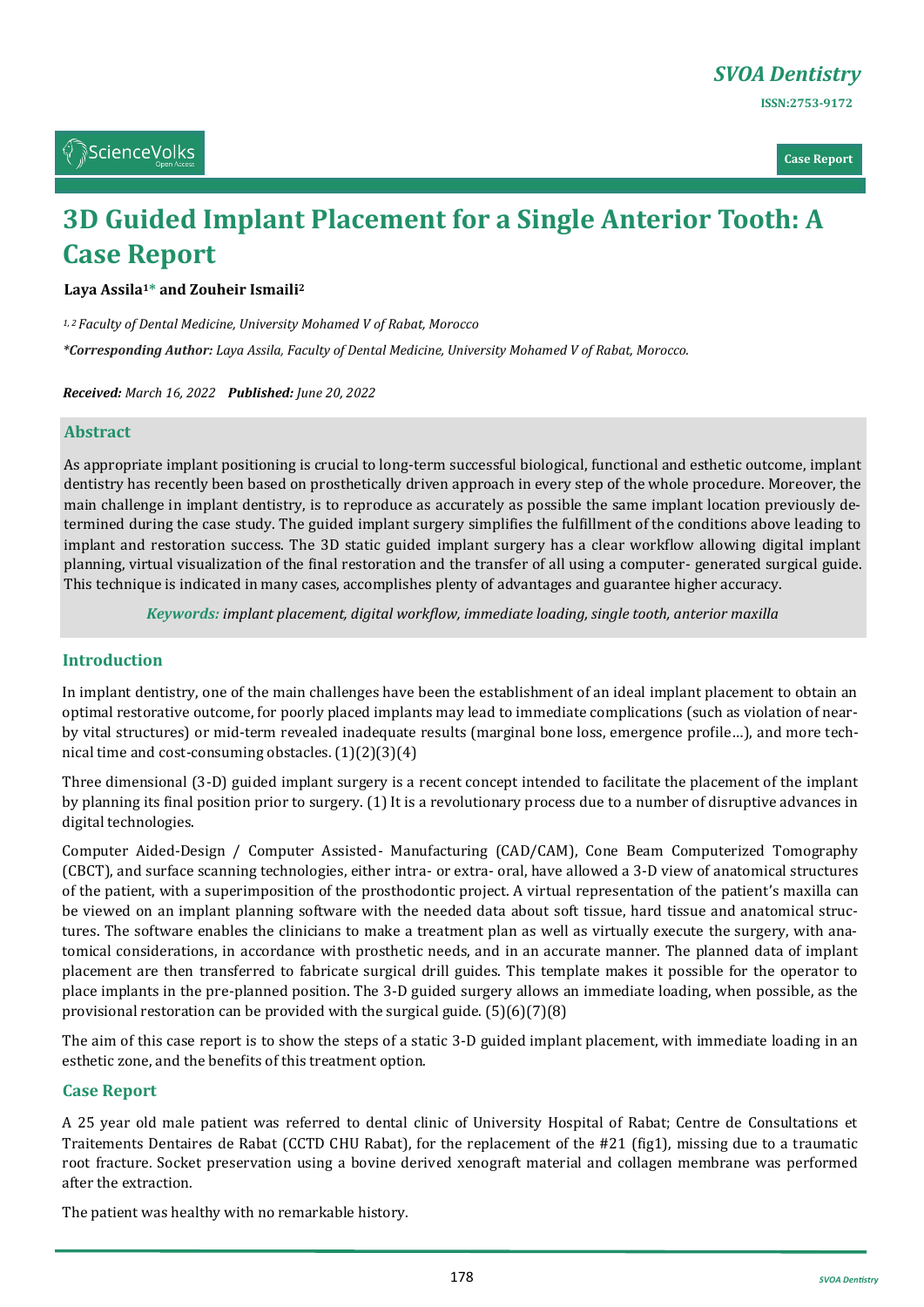Intra-oral periapical radiograph, maxillary and mandibular diagnostic impression were taken. An intraoral exam revealed: an adequate oral hygiene, an average smile line, sound adjacent teeth, beneficial occlusion as well as favorable soft and hard tissue dimensions. As a provisional restoration, the patient had an Essix appliance with a bonded acrylic tooth which he was not totally satisfied about.

Restoration options that were proposed to the patient included: implant replacement, resin- bonded bridge, or a cemented bridge. Reshaping the adjacent teeth is a must for replacement of the missing tooth by a bridge as it was explained to the patient. Taking into consideration the age of the patient, the intact adjacent teeth, and his esthetic concern, the chosen option was an implant supported crown with guided surgery and an immediate loading if possible.



 *Figure 1: Single missing tooth in the esthetic zone.*

## *Treatment steps:*

1. Data collection: A CBCT was recorded for the patient (fig.2) and an extra-oral scan of the maxillar cast was recorded (fig.3).



*Figure 2: CBCT scan of the patient. Figure 3: Extra-oral scan of the maxilla's* 



*modal.*

## **1. 3-D Treatment Planning:**

A CBCT DICOM file, and an STL file of the models were then saved and transferred to the 3D treatment plan software (R2Gate®, MegaGen implants, Korea) where a matching allows the superimposition of the virtual cast and the maxilla scan (fig.4).



*Figure 4: Matching the CBCT and the virtual cast to obtain their superimposition.*

A virtual wax up and provisional tooth set-up for a prosthetic restoration, were planned on the virtual model (fig.5).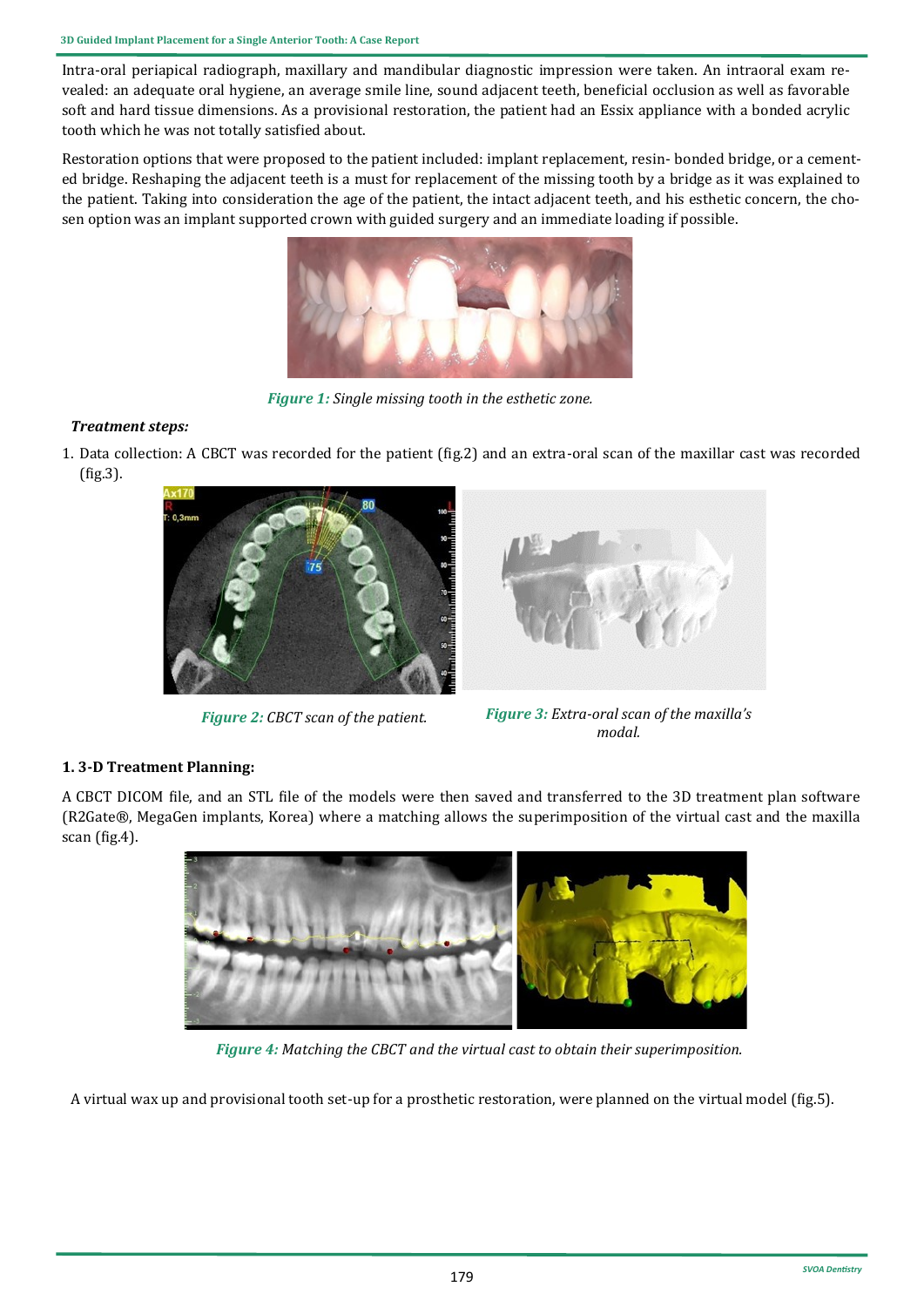

*Figure 5: Virtual wax-up of the missing tooth.*

The evaluation of the CBCT showed sufficient thickness of buccal and palatal alveolar bone around tooth #21. An implant of 3,5mm diameter and 13mm length was planned. The dimensions and the 3-D orientation of the implant were discussed, prosthetically driven, and respected the anatomical structures (fig.6).

After the approval of the planification, a virtual surgical guide was created. The data files were sent in order to proceed with the 3-D printing of the surgical guide (fig.7) and the manufacturing of the screw retained provisional restoration (fig.8).



*Figure 6: Implant placement planification according to the virtual wax-up and vital structures and the bone.*



*Figure 7: Teeth-supported surgical guide. Figure 8: Screw-retained CAD/CAM* 



*fabricated provisional restoration.*

## **2. Surgery Procedure**

After the fit of the surgical guide was verified intraorally (fg.9), the implant surgery was performed under local anesthesia. It was initiated with a full thickness flap.



*Figure 9: The surgical guide should be tried before the surgical procedure to be sure of its accurate fit.*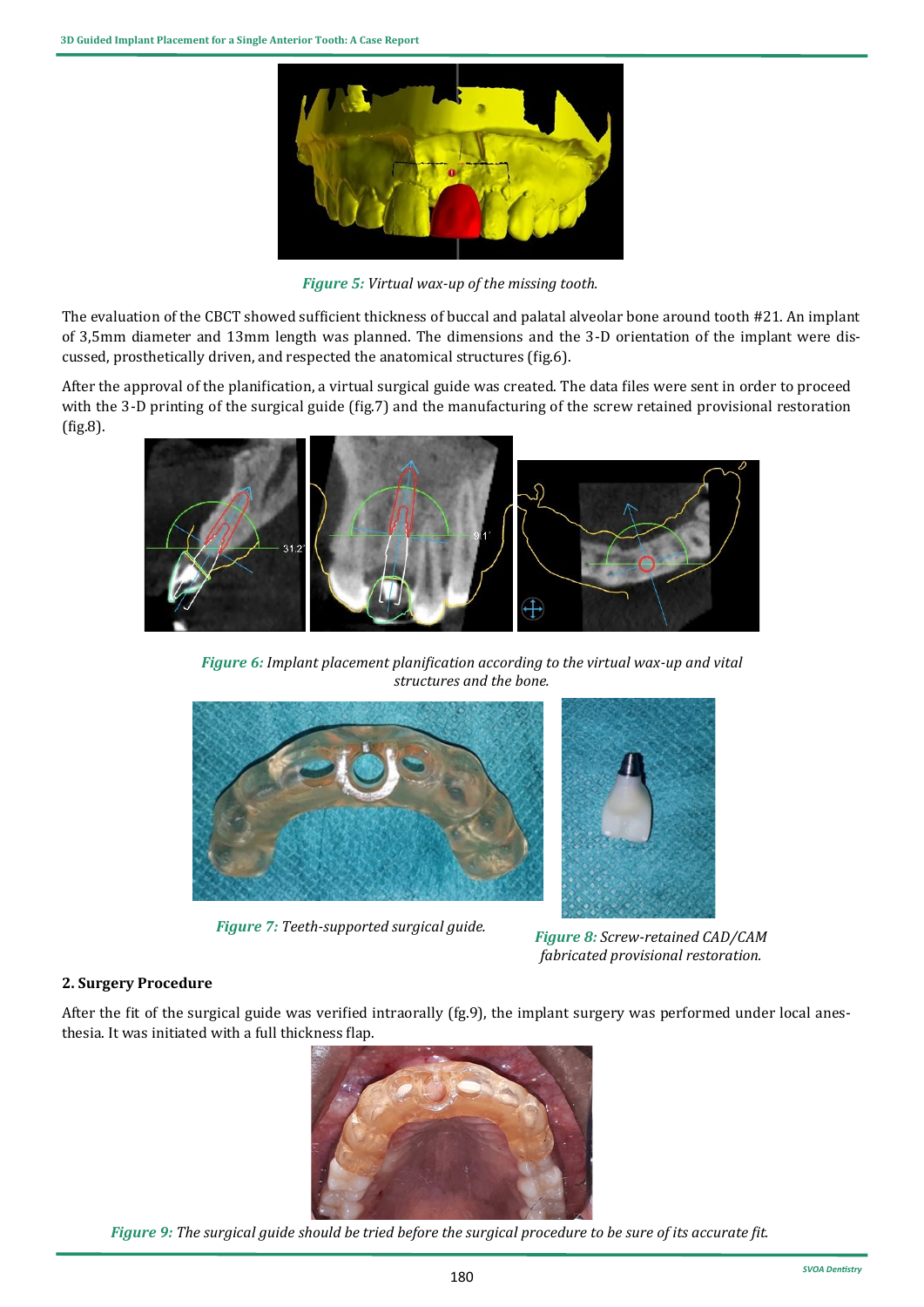The surgical protocol (fig.10), provided with the surgical template, recommended a specific sequence of instruments used for the preparation of the implant site according to the used implant system and kit (AnyRidge® MegaGen implants), and the bone density revealed in the planification software (R2Gate® MegaGen implants).



*Figure 10: The drilling sequence is provided with details about the depth and the speed of each instrument.*

The bone preparation was performed with continuous cooling and sterile saline, following the the exact sequence of drill diameters and lengths. The depth of the osteotomy was checked by the stop on each drill. Then the implant (3,5mm – 13mm) was placed and an insertion torque of 35 Ncm was obtained.



*Figure 11: The depth of the drilling and the implant placement is checked through the surgical guide window on a colored stop.*

A primary implant stability measurement indicated an ISQ of 75 which allowed the placement of the provisional restoration in the same day (fig.12).



*Figure 12: For an immediate loading the primary stability is quantified by measuring the ISQ.*

*Figure 13: Post-operative x-ray showing correct placement of the implant and fit of the provisional restoration.*

*Figure 14: Immediate and one-week later outcome of the treatment.*

An immediate loading of the provisional was performed. The full placement, the interproximal contacts, interdental spaces and the occlusion were verified. Palatal-wise, the crown was contact free.

Flap suturing was performed with the provisional restoration placed, as it will guide the soft tissue healing. A postsurgical peri-apical radiograph of the implant placement was taken immediately (fig.13). The post-operative instructions were explained to the patient as for the prescribed medication which included paracetamol (1000 mg), amoxicillin (1000 mg) twice a day for 5 days.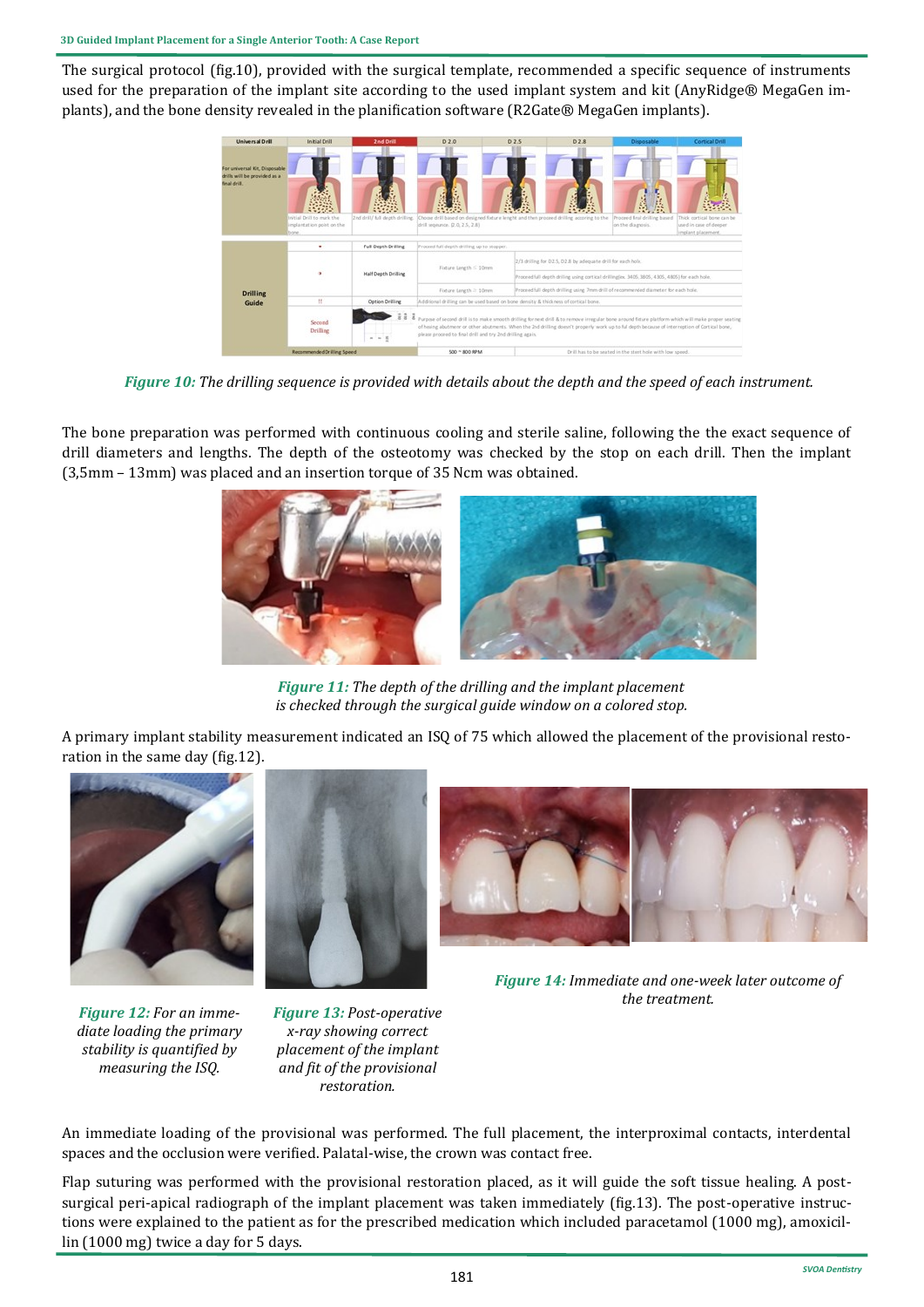## **Discussion**

Main challenges about a single anterior tooth implant replacement are the diagnosis and correction of hard and soft tissue defects, the accurate prosthetically driven implant placement, and consequently, teeth and gum aesthetics.

Conventionally, the implant placement was planned using radiographic guide, then a surgical guide was prepared traditionally on models, separately from CT data, and employed only as position indicator, providing surgical information only on placement position but not depth, which explained the unavoidable loss of accuracy and predictability of the implant placement. (1)(9)(10)(11)

In the present case, we proceeded to the 3D digital planification, of the implant position accordingly with the prosthetic needs as we intended to accomplish an immediate loading and respond to the patient's request. In addition, we considered it as a clinical situation that preferably required this technology because the missing tooth was single, in an esthetic zone, with a narrow bone deficiency.

The choice of computer-assisted implant placement over free-hand treatment protocol, using tooth-supported surgical guides, was justified, for it would lead to fulfill biological, functional and esthetic outcomes. In fact, template-based surgery has been compared in many studies to free-hand surgery for the treatment of single-tooth gaps: Single implants placed using computer-assisted, template-based surgery are associated with higher accuracy than single implants placed using conventional procedures. Accuracy improvement is obtained with the use of the template guidance in the final drilling and implant placement. (12)(13)

A systematic review from the 5th International Team for Implantology Consensus Conference (14) concluded that, compared with other types of guides, the bone-supported surgical guides showed the lowest accuracy. (15)

Using a software combining 3D CBCT data as DICOM file and STL extraoral model scan, allowed a detailed visualization of the clinical situation, Hence, a precise diagnosis, prosthetic outcome and eventual needed procedures were determined. In the present case, as the bone defects were previously corrected, no additional procedures were necessary. In addition, a planning report was provided, summarizing the type, size and position of the implant, and specifying the drilling protocol (according to the bone density), with technical information on the correct use of the instruments of the chosen surgical system, which is time and energy saving.

We were able to replace a 3,5 – 13mm implant virtually in a correct position, parallel to the adjacent teeth roots, at 2mm distance from the adjacent teeth, and the buccal and palatal crestal bone. This position was chosen according to the virtual wax-up (future restoration) and was placed 4mm below the gingival margin, in order to respond to the occlusal and esthetic requirements. An immediate loading of a screw-retained provisional restoration was allowed since the torque insertion was 35Ncm and the primary implant stability measurement indicated an ISQ of 75.

The provisional restoration is the key to obtain a natural and esthetic well-shaped peri-implant soft tissue. In addition, screw retained provisional restorations would eliminate the possibility of having any temporary cement present in the peri-implant tissue. (16)

For this purpose, we used the same virtual wax up, established during the planification, and fabricated a CAD/CAM (PMMA) provisional crown. The fit, form, and occlusion, were controlled before the final hand-tightened placement. A periodic monitoring is established in order to follow the shaping and maturation of the peri-implant tissue to yield an appropriate emergence profile for the final restoration.

## **Conclusion**

In the presented case, 3D implant placement helped achieving the patient expectations about the whole procedure, and the rehabilitation outcome.

Within the limitation of a single case report, guided implant placement for single teeth may be considered as more accurate and reliable procedure as it offers predictable implant positioning, *a priori* digital simulation of the surgery, favorable clinical and esthetic outcomes especially for a single anterior tooth. However, high caution is needed in the selection of cases as well as a learning phase should be expected and duly observed by everyone operating or supervising the procedure.

## **References**

- 1. Lau JA and D. Accuracy of static computer-[assisted implant placement in anterior and posterior sites by clinicians](https://www.ncbi.nlm.nih.gov/pmc/articles/PMC7064711/)  [new to implant dentistry: in vitro comparison of fully guided, pilot](https://www.ncbi.nlm.nih.gov/pmc/articles/PMC7064711/)-guided, and freehand protocols | EndNote Click [\[Internet\]. \[cited 2021 Mar29\].](https://www.ncbi.nlm.nih.gov/pmc/articles/PMC7064711/)
- 2. Belser UC, Mericske-Stern R, Bernard J-[P, Taylor TD. Prosthetic management of the partially dentate patient with](https://pubmed.ncbi.nlm.nih.gov/11168262/)  [fixed implant restorations. Clin Oral Implants Res. 2000Sep;11:126](https://pubmed.ncbi.nlm.nih.gov/11168262/)*–*45.